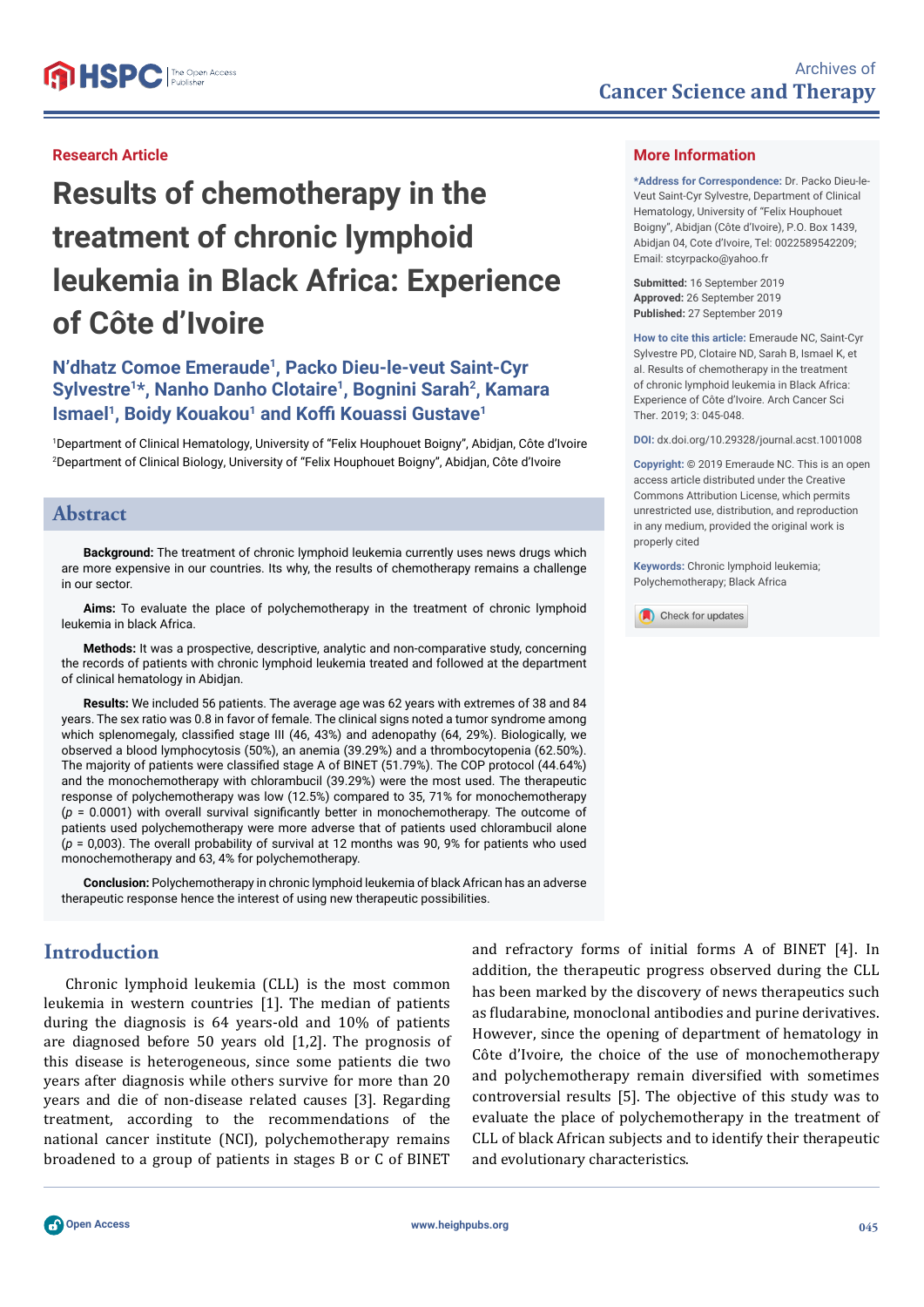# **Materials and Method**

It was a retrospective, descriptive, analytic and noncomparative study with duration of two years (From August 2017 to September 2019), conducted at the department of clinical hematology in Abidjan. This study concerned the files of black African patients with CCL, treated and followed during this period. 56 patients were included in our study. The recruitment was systematic random. The data were collected using a survey sheet prepared and standardized. The parameters studied were epidemiological, clinical, biological and therapeutic. The therapeutical's parameters had concerned the patients who were treated using CHOP, COP or Chlorambucil protocols according to the posology and the following modes of administration:

**CHOP protocol:** Cyclophosphamide: 750 mg/m2 , IV day 1

 $H = Dox$ orubicine: 50 mg/m<sup>2</sup>, IV day1

Oncovin<sup>®</sup> ou Vincritine: 1,4 mg/m<sup>2</sup>, IV day 1

Prednisone: 40 mg/m<sup>2</sup> Per os day 1 to day 5

Day  $1 =$  Day  $21$ 

**COP protocol:** Cyclophosphamide: 300 mg/m2 , IV day 1

Oncovin<sup>®</sup> ou Vincritine: 1,4 mg/m<sup>2</sup>, day 1

Prednisone: 60 mg/m<sup>2</sup>, day 1 to day 5

Day  $1 =$  Day  $21$ 

Chlorambucil Protocol: Chlorambucil 0,1 mg/kg en PO continuous.

The total number of cycles of treatment was 6 or 8 cycles for COP or CHOP protocol and 12 cycles for chlorambucil protocol. As for the therapeutic responses, we defined the Complete Response as the disappearance of clinical signs and a number greater than 4G/L of blood lymphocytes. Partial Response was defined as a decrease of 50% of tumor and of lymphocytosis. The progressing disease involved increased tumor syndrome and lymphocytosis by more than 50%. This study was conducted in compliance with all the applicable institutional ethical guidelines for the care, welfare and use of animals.

#### **Data entry and statistical analyses**

Data analysis was performed using EPI-INFO 6.04b software at the significance level of 5%. The independence and percentage comparison tests were performed using the chi-square test  $(X^2)$ . The calculation of survival was done according to the Kaplan-Meir method, taking into account the different prognostic factors. The comparison of the survival curves was made using "log-rank" test.

## **Results**

Our sample was constituted of 56 patients. The tables 1

and 2 summarize respectively the descriptive characteristic and Therapeutical protocol, Therapeutical responses and Outcome of patients. As for the table 3, it shows the analytical characteristic of therapeutical responses of patients. The figure 1 gives the overall survival curve of patient.

# **Discussion**

Our study was prospective, descriptive, analytic and noncomparative. It concerned the black Africans patients with CCL during the period from August 2017 to September 2019. It consisted to evaluate the place of polychemotherapy in the treatment of CCL. This present study showed that CLL is

| Table 1: Descriptive characteristic.              |                          |  |  |
|---------------------------------------------------|--------------------------|--|--|
| <b>Variables</b>                                  | <b>Numbers</b> (%)       |  |  |
| <b>Epidemiological Data</b>                       |                          |  |  |
| Ages (years): average and extremes 62 [38 and 84] |                          |  |  |
| 38-59                                             | 32 (57,14)               |  |  |
| 60-84                                             | 24 (42,85)               |  |  |
| Sex                                               |                          |  |  |
| Female                                            | 31 (55,36)               |  |  |
| Male                                              | 25 (44,64)               |  |  |
| <b>Clinical manifestations</b>                    |                          |  |  |
| Performance status                                |                          |  |  |
| $0 - 2$                                           | 48 (14,28)               |  |  |
| $3 - 4$                                           | 8 (85,72)                |  |  |
| <b>Tumor syndrome</b>                             |                          |  |  |
| Splenomegaly (stage of Hacket)                    |                          |  |  |
| $1 - 2$                                           | 13 (23,22)               |  |  |
| 3                                                 | 26 (46,43)               |  |  |
| $4 - 5$                                           | 17 (30,35)               |  |  |
| lymphadenopathy                                   | 36 (64,29)               |  |  |
| <b>Biological manifestations</b>                  |                          |  |  |
| <b>Blood lymphocytosis</b>                        |                          |  |  |
| < 75                                              | 10 (17,86)               |  |  |
| 75-80                                             | 18 (32,14)               |  |  |
| >80                                               | 28 (50)                  |  |  |
| Hemoglobin level (g/dl)                           |                          |  |  |
| ~10                                               | 22 (39,29)               |  |  |
| >10                                               | 34 (60,71)               |  |  |
| Blood platelets level (G/L)                       |                          |  |  |
| < 150<br>>150                                     | 35 (62,50)<br>21 (37,50) |  |  |
| <b>Binet stadification</b>                        |                          |  |  |
| A<br>29 (51,79)                                   |                          |  |  |
| B and C                                           | 27 (48,21)               |  |  |

| Table 2: Therapeutical protocol, Therapeutical responses and Outcome of patients. |             |  |
|-----------------------------------------------------------------------------------|-------------|--|
| <b>Variables</b>                                                                  | Numbers (%) |  |
| <b>Therapeutical protocol</b>                                                     |             |  |
| CHOP                                                                              | 9(16,07)    |  |
| COP                                                                               | 25 (44,64)  |  |
| Chlorambucil                                                                      | 22 (39,29)  |  |
| <b>Therapeutical responses</b>                                                    |             |  |
| Complete response                                                                 | 27 (48,21)  |  |
| Partial response                                                                  | 20 (35,71)  |  |
| Progressive disease                                                               | 7(12,5)     |  |
| Out come                                                                          |             |  |
| Living and on treatment                                                           | 15 (26,78)  |  |
| Lost to followup                                                                  | 22 (39,28)  |  |
| Dead                                                                              | 19 (39,92)  |  |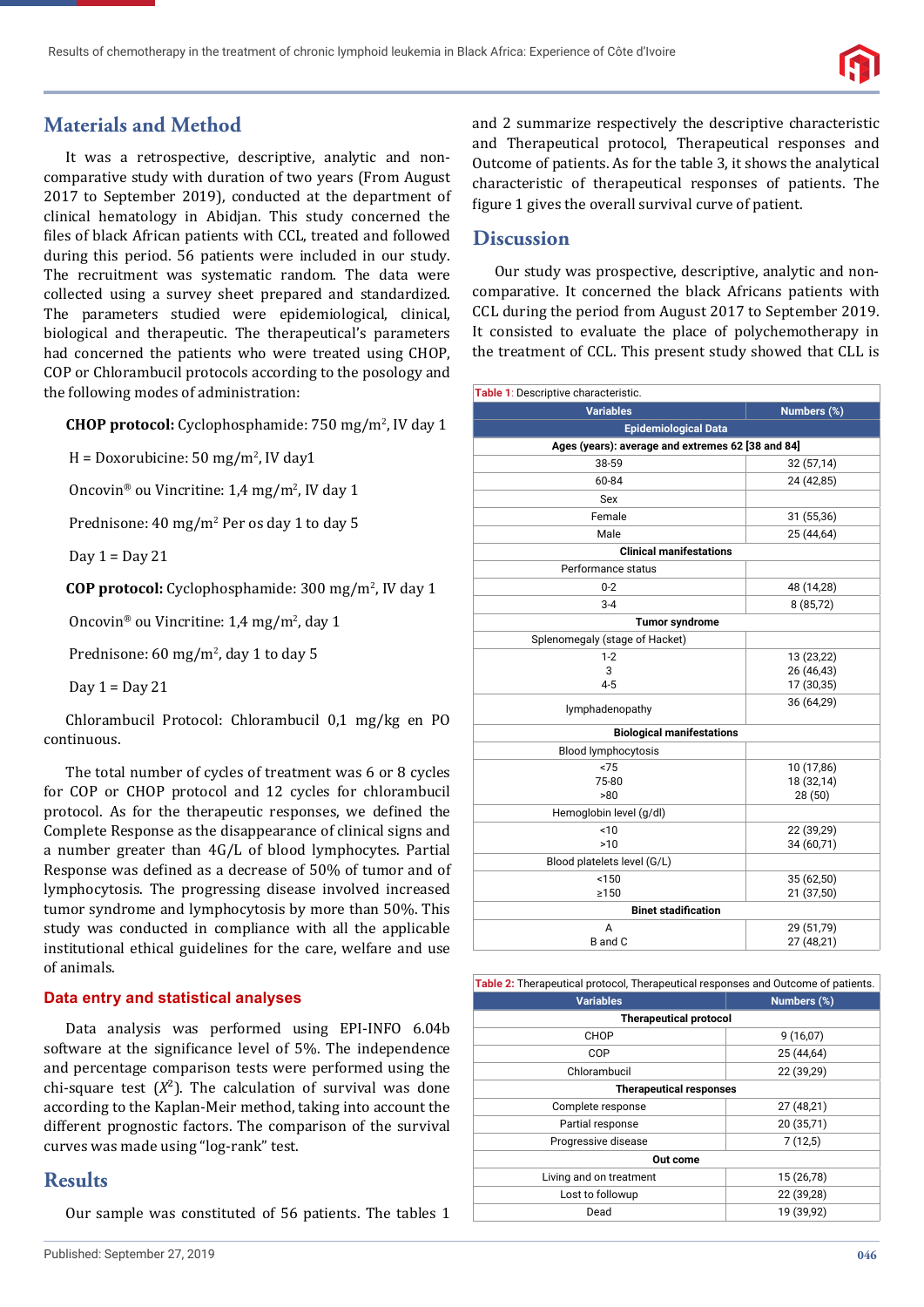

| Table 3: Analytical characteristic of therapeutical responses of patients. |             |                     |       |
|----------------------------------------------------------------------------|-------------|---------------------|-------|
|                                                                            | CHOP/COP    | <b>Chlorambucil</b> |       |
|                                                                            | Numbers (%) | Numbers (%)         | p     |
| <b>RP</b>                                                                  | 20 (35,71)  | 3(5,35)             | 0,001 |
| CR.                                                                        | 7(12,5)     | 15 (35, 71)         |       |
| <b>PD</b>                                                                  | 7(12,5)     | 4(7,14)             |       |
| Living and on treatment                                                    | 17(50)      | 20 (90,90)          |       |
| Death                                                                      | 17(50)      | 2(9,10)             | 0,003 |



pathology of the elderly subject similar to the literature data [1]. We noted a predominance of female with ratio sex of 0,8. Halker, et al. and Bastin, et al. had observed respectively a sex ratio 2 and 1,4 in favor of male [6,7]. These differences with our study could be explained by the size of the sample. Clinically, blood lymphocytosis (23, 21%) and splenomegaly (39, 29%) were the most frequent and our data were similar to those of Merle, et al. [8]. The African literature showed that, CCL of African black is very tumoral and this seems to be related to a consultation delay [9,10]. The disease has a slow and chronic course; patients can live for ten years or can have a relatively normal life. Indeed in our study, the majority of our patients had a good general condition (85, 7%). Our results were identical of Koffi, et al. [9]. Lymphadenopathy were present clinically in 35.71% of cases, and defined the features of CCL of African black which splenomegaly is more predominate than lymphadenopathy. These data were found by all the previous studies [8-10]. Biologically, blood lymphocytosis was variable from one patient to another with a lymphocyte count of up to 200 G/L according to Merle, et al. [8]. Anemia is usually related to bone marrow failure. But it can be due to autoimmune hemolytic or an erythroblastopenia The majority of our patients were stage A of BINET (51.79%), similar to the study of Koffi, et al. and Ayemou, et al. [5,9]. Stage A of BINET is attributed to the independent factor of mortality and associated with a good factor. Indeed, the prognosis of the disease is a factor impacting the clinical, biological characteristics, the treatment, the therapeutic responses and the survival of the patients in our environment in Africa. Polychemotherapy was performed in 34 patients and 22 patients were treated by mono chemotherapy including chlorambucil. The choice of our treatment related to the stage of BINET, the presence of comorbidity and the financial means of patients. Apart from these conventional therapeutic protocols, the treatment of CLL has been disrupted since the discovery of new molecules

such as monoclonal antibodies and fludarabine. These news drugs are used in particular during the advanced stages B and C and the emergence of refractory forms. Indeed, these news therapeutic molecules are available in Africa in our hospitals but inaccessible for the majority of our patients because of high cost. Thus conventional chemotherapy remains the only therapeutic alternative for the management of our patients. Therapeutically, 51.79% of our patients were CR while 48.21% had PR. We noted 33.92% of deaths, 39.29% of cases alive and 26.79% of Lost to follow-up. The CCL remains primarily an incurable disease, which can be cured at the cost of an allogeneic hematopoetic sterm cell graft. But, the age restricts this indication. Nowadays, the evaluation of the therapeutic response uses classical criteria of Complete Response (CR), Partial Response and Progressive Disease, but also phenotypic and medullar remission. The quality of the CR is evaluated by PCR on the Ig heavy chain genes and seems to be an essential factor of the prognosis after therapeutic intensification. Such explorations are inaccessible in our exercise condition, so that CR remains purely clinical and long-term, anecdotal RC. The analytical characteristic showed in our study that therapeutic response rates with polychemotherapy was worse comparated to the results of monochemotherapy. Our results were similar to the study of Lepetre, et al. [10]. Another meta-analysis study involving 2,000 patients from 10 trials confirms the efficacy of chlorambucil compared to combinations with  $\pm$  doxorubicin alkylating agents [11,12]. However, the study of Leblond, et al. had showed that monochemotherapy by chlorambucil give worse results with less 10% of CR [13]. These differences could be explained by the indication of use of chemotherapy during CCL. Endeed, the polychemotherapy protocol in CLL applies to advanced stage of BINET B and C where complications are already established, unlike the monochemotherapy which is used at an early stage of the disease with a patient in good general state. In the CCL-80 and CCL-85 protocols, using polychemotherapy protocols, 60% response rates in advanced stages B were higher than that in our study [14]. However, in no study, this difference in efficacy has resulted in an increase in survival. The efficacy in terms of survival of the monochemotherapy on multidrug therapy observed during our study was confirmed by Jaksi, et al. using high doses of chlorambucil  $(10 \text{ mg/m}^2/\text{day})$  until the RC [15].

#### **Conclusion**

Polychemotherapy in chronic lymphoid leukemia of African black has an adverse therapeutic response hence the interest of using new therapeutic possibilities.

#### **Acknowledgement**

The authors welcome the collaboration the team of department of clinical hematology of Yopougon Teaching Hospital for their contribution during the management of these patients.